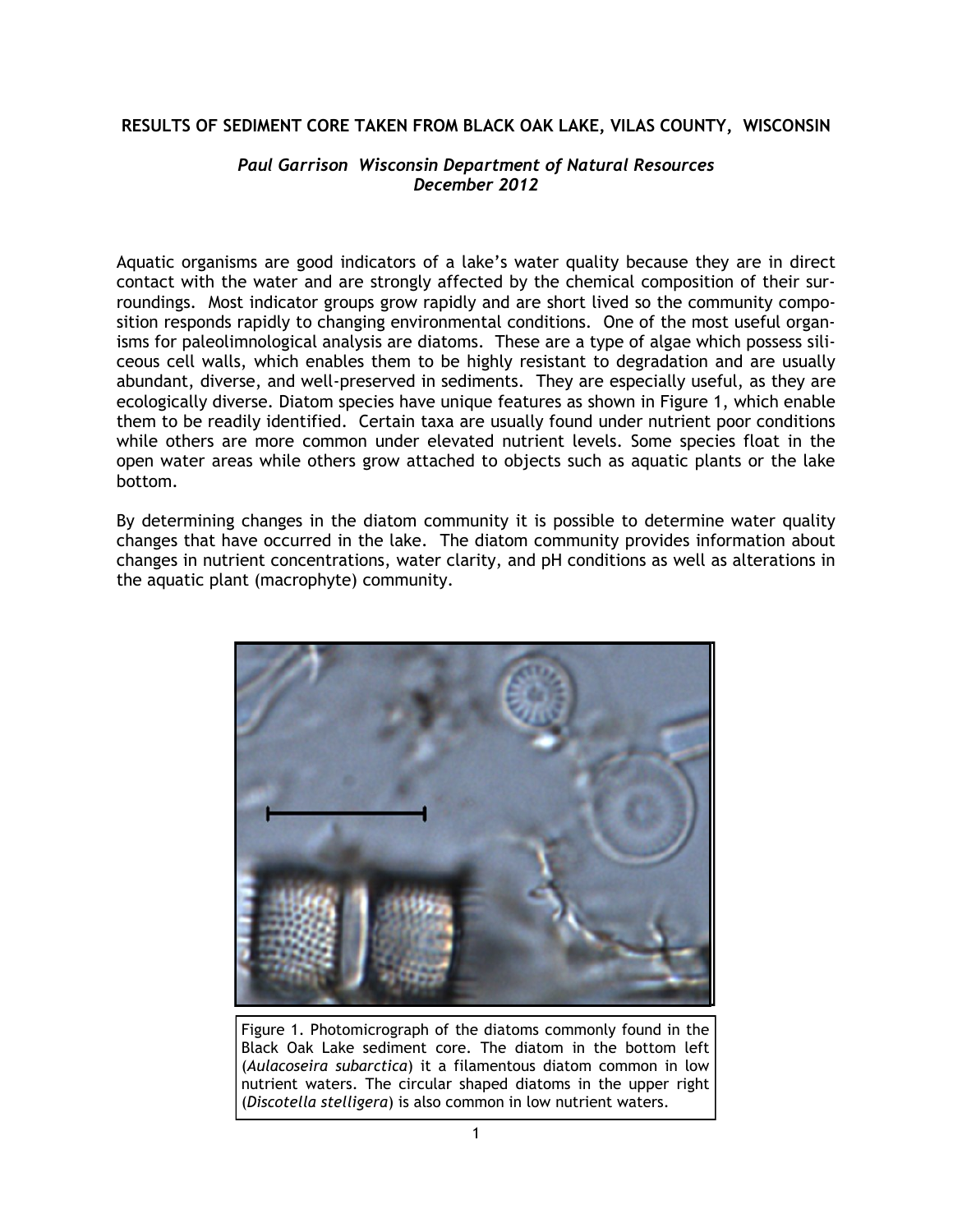On 18 July 2012 a sediment core was collected near the deep area of Black Oak Lake (N46° 09.75' W89° 18.69') using a gravity corer. The water depth was 81 feet. The length of the core was 54 cm. It is assumed that the upper sample represents present day conditions while the deeper sample is indicative of water quality conditions at least 100 years ago. The upper 30 cm was dark brown in color while the portion below 30 cm was light brown in color. The diatom community was analyzed from a section representing the top 2 cm and a section from 48-50 cm .

#### **Results**

In Black Oak Lake, historically the major component of the diatom community are those species that float in the open water of the lake. The major taxa of these planktonic diatoms in the bottom sample were the chain forming diatom *Aulacoseira subarctica* and *Discotella stelligera* (Figure 2). These diatoms are common in lakes throughout the Upper Midwest with low nutrient levels.

There are similar amounts of planktonic diatoms in the top and bottom of the core indicating there has not been a significant change in the lake's ecology. There has been a subtle change in the floristic composition of the diatom community between the time the bottom sample was deposited and the present time. There has been a decline in *A. subarctica* and an increase in *Cyclotella* spp. (includes *Discotella*) (Figure 2). There was a decline in *D. stelligera* and an increase in *Cyclotella bodanica* var. *lemanica*. The first taxa is generally more common in lakes with lower phosphorus concentrations and the latter taxa is more common in waters with slightly higher phosphorus levels.

In the top sample there is an increase in *Asterionella formosa* (Figure 2). This species is one of the first diatoms to increase as a result of nutrient enrichment following human disturbances. Recent studies have shown that this diatom may respond more to an increase in nitrogen and not necessarily to an increase in phosphorus.

The percentage of planktonic diatoms was similar in the top and bottom sample (Figure 2). In many northern WI lakes with shoreline development, there is an increase in the diatom species that grow attached to substrates such as submerged aquatic vegetation (SAV). Dr. Susan Borman recently conducted a study in lakes in the northwestern part of WI where she compared the SAV community in the 1930s with the present day community. She found that lakes with cottages have more plants and the species have shifted to those that are larger and grow closer to the lake's surface. The diatom community indicates that in Black Oak Lake there has not be a large increase in SAV. There may be some local areas where this has changed in recent decades but it is not evident in the sediment core.

Diatom assemblages historically have been used as indicators of nutrient changes in a qualitative way. In recent years, ecologically relevant statistical methods have been developed to infer environmental conditions from diatom assemblages. These methods are based on multivariate ordination and weighted averaging regression and calibration. Ecological preferences of diatom species are determined by relating modern limnological variables to surface sediment diatom assemblages. The species-environment relationships are then used to infer environmental conditions from fossil diatom assemblages found in the sediment core.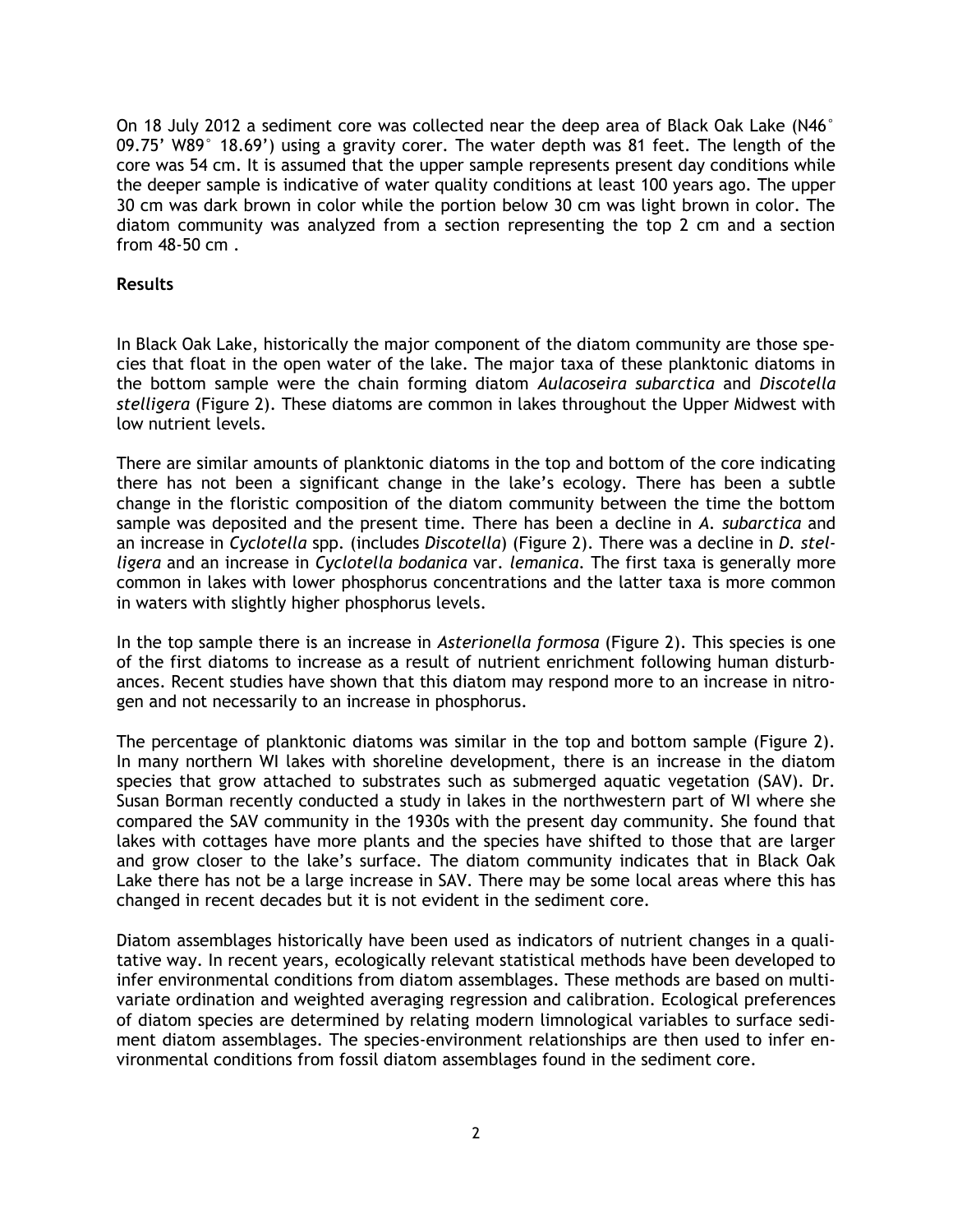

Figure 2. Changes in the abundance of important diatoms found at the top and bottom of the Black Oak Lake sediment core. The dominant diatoms were planktonic diatoms which float in the open water. The decline in *A. subarctica* and increase in *A. formosa* indicates a slight increase in nutrients.

Such a model was applied to the diatom community in the core from Black Oak Lake. The model indicates there has been a small increase in phosphorus of around 2-3  $\mu$ g L<sup>-1</sup>. The model predicted a present day summer mean phosphorus concentration of 9  $\mu$ g L<sup>-1</sup> but the measured concentration for the last 3 years is 6-7  $\mu$ g L<sup>-1</sup>. The model over estimates the present day concentration because most of the lakes used in the calibration dataset have phosphorus concentrations that are higher than those found in Black Oak Lake. The model predicts the pre-settlement phosphorus concentration of 6-7  $\mu$ g L<sup>-1</sup>. It is likely that the historical concentration is 4-5  $\mu$ g L<sup>-1</sup>.

In summary, the sediment core indicates that there have only been subtle changes in the lake over the last 100 years. Nutrient levels have only increased a small amount. Unlike many northern lakes with shoreline development there has not been a significant increase in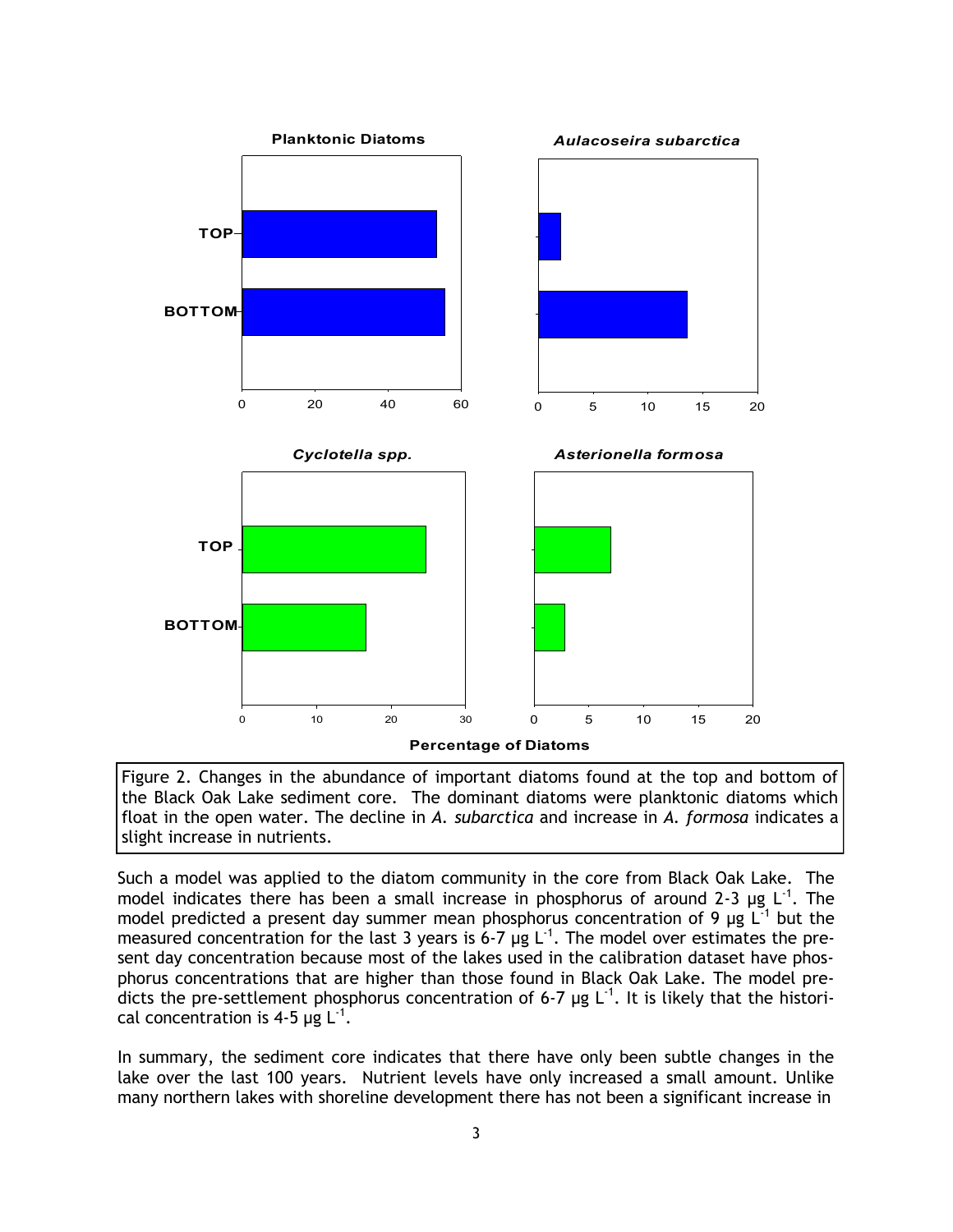submerged aquatic vegetation. The floristic changes in the diatom community as well as the modeling indicate there has been a small increase in the nutrient concentrations. Phosphorus levels have probably increased 2-3  $\mu$ g L<sup>-1</sup>.

Although the increase in nutrients is relatively small, it does indicate that shoreline development is having some adverse effect on the nutrient levels in the lake. While the greatest impact of shoreline development is the alteration of habitat on the shoreline as well as in the shallow water area of the lake, some increased nutrients are added to the lake. It is easier to reduce this input now than wait until it becomes a problem and then try to fix it.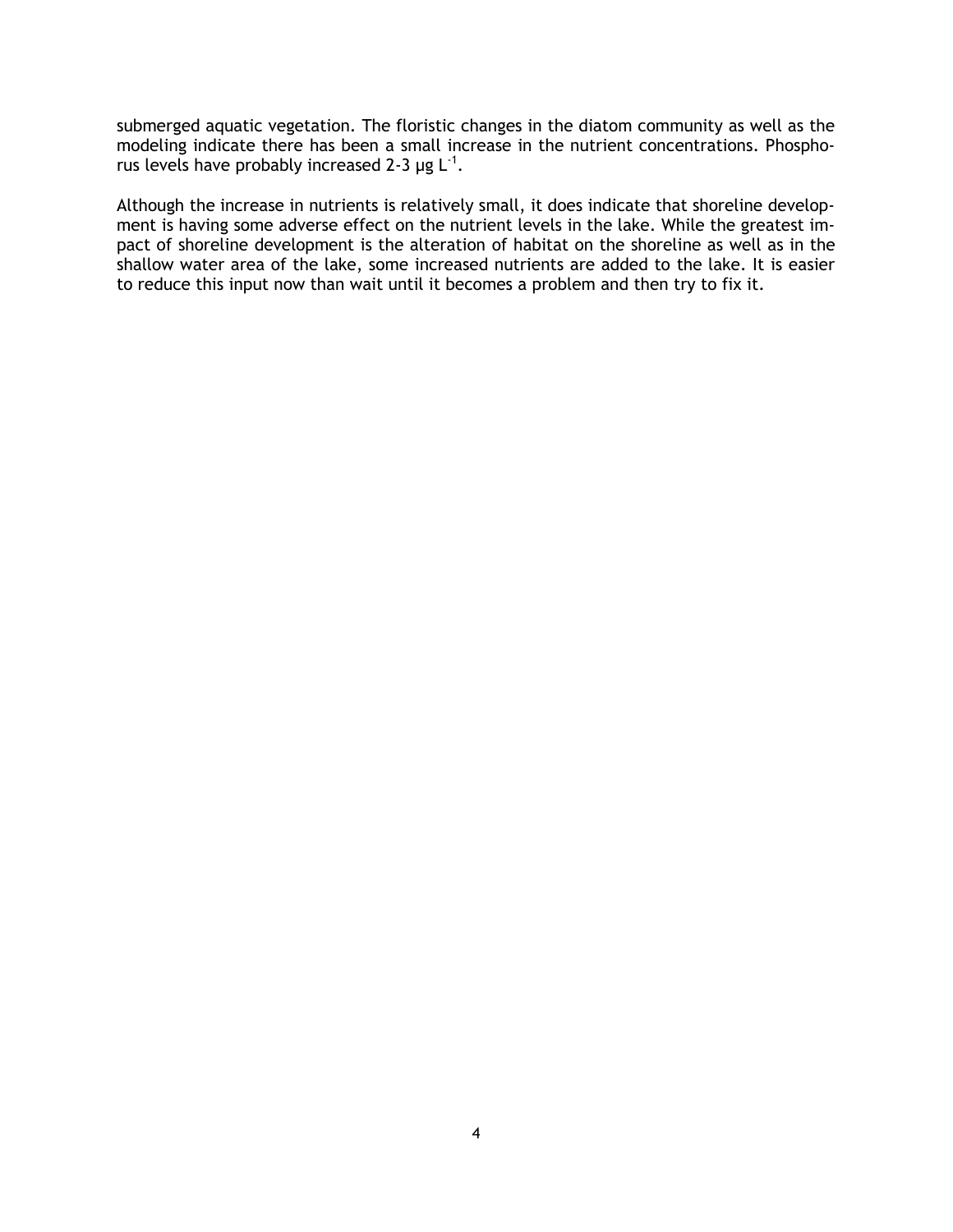**Top (0-2 cm)**

|                                                                                | Number                  | Prop. |
|--------------------------------------------------------------------------------|-------------------------|-------|
| <b>TAXA</b>                                                                    |                         |       |
| <b>Achnanthes curtissima Carter</b>                                            | 2                       | 0.004 |
| Achnanthes sp. 1                                                               | 6                       | 0.012 |
| Achnanthidium altergracillima (Lange-Bertalot) Round et                        | 16                      | 0.032 |
| Achnanthidium exiguum (Grunow) Czarnecki                                       | 1                       | 0.002 |
| Achnanthidium eutrophilum (Lange-Bertalot in Lange-                            | 2                       | 0.004 |
| Achnanthidium minutissimum (Kützing) Czarnecki                                 | $\overline{7}$          | 0.014 |
| Adlafia minuscula (Grunow) Lange-Bertalot                                      | 1                       | 0.002 |
| Asterionella formosa Hassal                                                    | 35                      | 0.070 |
| Aulacoseira subarctica (Müller) Haworth                                        | 10                      | 0.020 |
| Brachysira microcephala (Grunow) Compère                                       | 2                       | 0.004 |
| Cavinula pseudoscutiformis                                                     | 1                       | 0.002 |
| Cyclotella bodanica var. Iemanica Müller                                       | 48                      | 0.096 |
| Cyclotella comensis Grunow et Van Heurck                                       | 13                      | 0.026 |
| Cyclotella delicatula Hustedt                                                  | 1                       | 0.002 |
| Cyclotella michiganiana Skvortzow                                              | $\overline{\mathbf{c}}$ | 0.004 |
| Cyclotella sp. 1                                                               | 3                       | 0.006 |
| Cymbopleura subcuspidata (Krammer) Krammer                                     | $\overline{2}$          | 0.004 |
| Discotella pseudostelligera (Hustedt) Houk et Klee                             | 9                       | 0.018 |
| Discotella stelligera (Hustedt) Houk et Klee                                   | 47                      | 0.094 |
| Encyonema mesianum (Cholnoky) Mann in Round, Craw-                             | 1                       | 0.002 |
| Encyonopsis subminuta Krammer & Reichardt                                      | 4                       | 0.008 |
| Fragilaria (GV) 12-13/10 u central area                                        | 8                       | 0.016 |
| Fragilaria crotonensis Kitton                                                  | 10                      | 0.020 |
| Fragilaria crotonensis var. oregona Sovereign                                  | 48                      | 0.096 |
| Gomphonema gracile Ehrenberg emend Van Heurck                                  | 1                       | 0.002 |
| Gomphonema pumilum (Grunow) Reichardt et Lange-<br><b>Bertalot</b>             | $\overline{2}$          | 0.004 |
|                                                                                | 5                       | 0.010 |
| Karayevia clevei (Grunow) Bukhtiyarova                                         | $\overline{2}$          | 0.004 |
| Mayamaea permitis (Hustedt) Bruder et Medlin<br>Navicula cryptocephala Kützing | $\overline{2}$          | 0.004 |
|                                                                                |                         |       |
| Navicula cryptotenella Lange-Bertalot ex Krammer et                            | 2                       | 0.004 |
| Navicula harderii Hustedt                                                      | $\overline{2}$          | 0.004 |
| Navicula lanceolata (Agardh) Ehrenberg                                         | 1                       | 0.002 |
| Navicula minima Grunow in Van Heurck                                           | $\overline{\mathbf{c}}$ | 0.004 |
| Navicula radiosa Kützing                                                       | $\overline{c}$          | 0.004 |
| Navicula schmassmanni Hustedt                                                  | 4                       | 0.008 |
| Navicula sp. 1?                                                                | $\overline{2}$          | 0.004 |
| Navicula spp.                                                                  | 4                       | 0.008 |
| Navicula subminuscula Manguin                                                  | 5                       | 0.010 |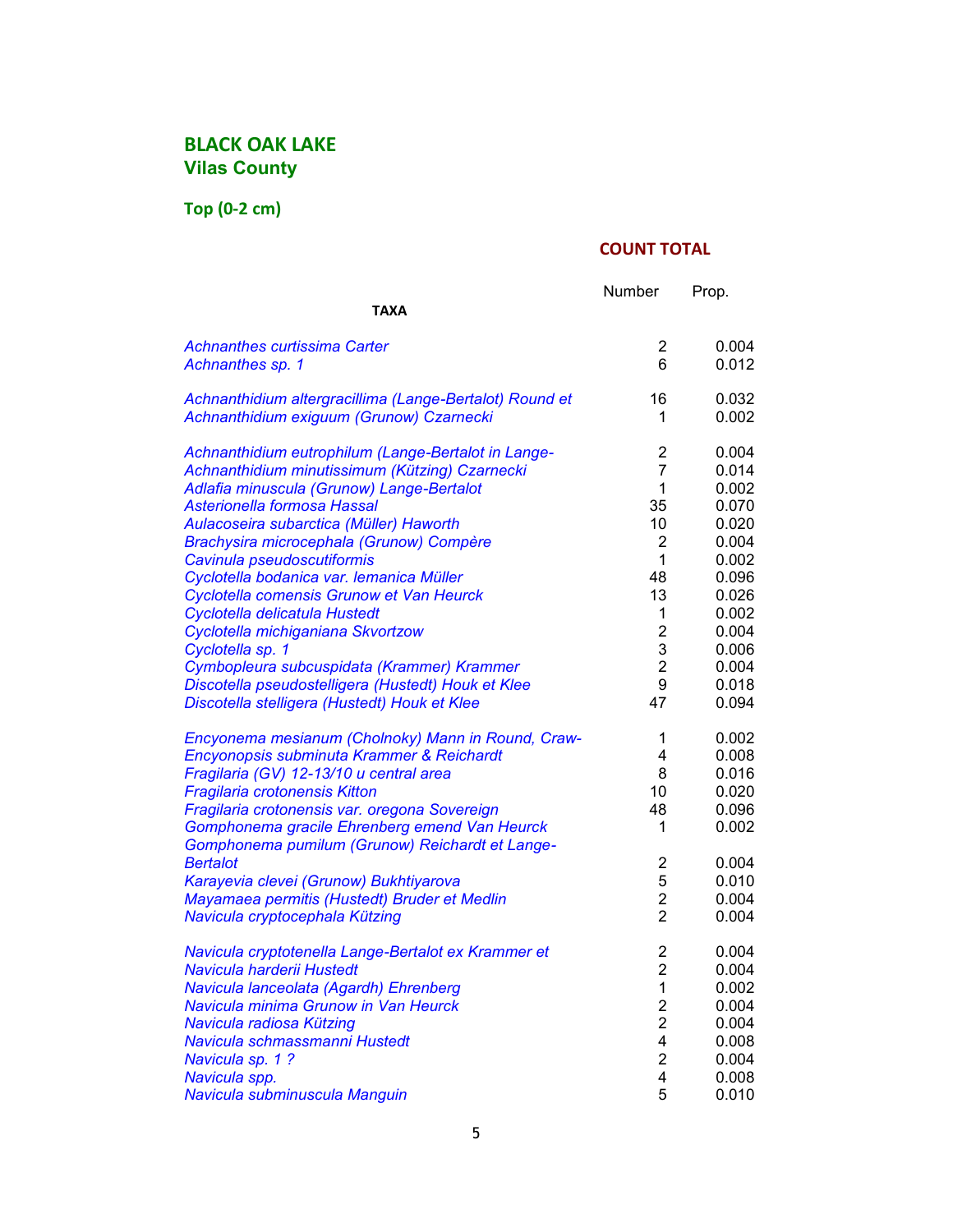**Top (0-2 cm)**

|                                                           | Number         | Prop. |
|-----------------------------------------------------------|----------------|-------|
| ΤΑΧΑ                                                      |                |       |
| Nitzschia acicularis (Kützing) Smith                      | 4              | 0.008 |
| Nitzschia lacuum Lange-Bertalot                           | 1              | 0.002 |
| Nitzschia palea (Kützing) Smith                           | $\overline{2}$ | 0.004 |
| Nitzschia palea var. debilis (Kützing) Grunow             | $\overline{2}$ | 0.004 |
| Nitzschia tropica Hustedt                                 | 8              | 0.016 |
| Planothidium frequentissimum (Lange-Bertalot) Lange-      | $\overline{2}$ | 0.004 |
| Platessa conspicua (Mayer) Lange-Bertalot                 | 4              | 0.008 |
| Pseudostaurosira brevistriata (Grunow) Williams et Round  | 4              | 0.008 |
| Pseudostaurosira trainorii Morales                        | 4              | 0.008 |
| Sellaphora pupula (Kützing) Meresckowsky                  | 1              | 0.002 |
| Stauroneis spp.                                           | 1              | 0.002 |
| <b>Staurosira construens Ehrenberg</b>                    | 9              | 0.018 |
| Staurosira construens var. venter (Ehrenberg) Hamilton    | 8              | 0.016 |
| Staurosirella pinnata (Ehrenberg) Williams et Round       | 13             | 0.026 |
| Staurosirella pinnata var. intercedens (Grunow) Hamilton  | 8              | 0.016 |
| Staurosirella pinnata var. lancettula (Schumann) Siver et | $\overline{2}$ | 0.004 |
| <b>Stephanodiscus alpinus Hustedt</b>                     | 10             | 0.020 |
| Stephanodiscus medius Håkansson                           | $\mathbf{1}$   | 0.002 |
| Stephanodiscus minutulus (Kützing) Cleve et Möller        | 7              | 0.014 |
| Synedra acus var. angustissima (Grunow) Van Heurck        | 9              | 0.018 |
| Synedra delicatissima Smith                               | 26             | 0.052 |
| Synedra famelica Kützing                                  | 4              | 0.008 |
| Synedra rumpens var. familiaris (Kützing) Hustedt         | 3              | 0.006 |
| Synedra sp.                                               | $\mathbf 1$    | 0.002 |
| Tabellaria flocculosa (strain III) sensu Koppen           | 5              | 0.010 |
| Tabellaria flocculosa (strain IIIp) sensu Koppen          | 23             | 0.046 |
| Tabellaria spp.                                           | $\overline{4}$ | 0.008 |
| unknown pennate                                           | 19             | 0.038 |
| <b>TOTAL</b>                                              | 500            | 1.000 |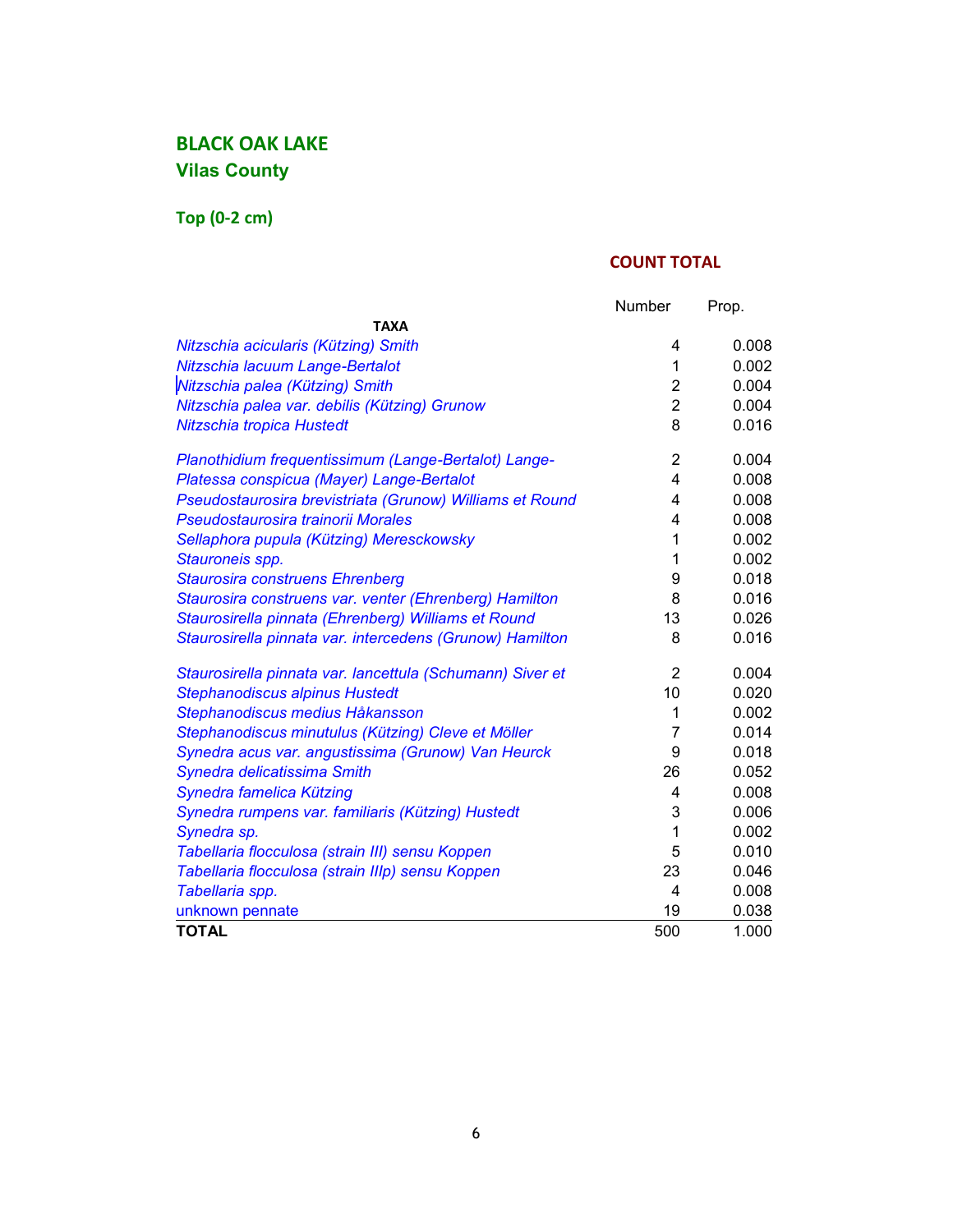## **Bottom (48-50 cm)**

|                                                                                                         | Number         | Prop. |
|---------------------------------------------------------------------------------------------------------|----------------|-------|
| <b>TAXA</b>                                                                                             |                |       |
| Achnanthes biasolettiana (Kützing) Grunow<br>Achnanthes subatomoides (Hustedt) Lange-Bertalot et Archi- | 2              | 0.004 |
| bald                                                                                                    | 5              | 0.010 |
| Achnanthidium altergracillima (Lange-Bertalot) Round et Bu-                                             |                |       |
| khtiyarova                                                                                              | 3              | 0.006 |
| Achnanthidium exiguum (Grunow) Czarnecki                                                                | 1              | 0.002 |
| Achnanthidium minutissimum (Kützing) Czarnecki                                                          | $\overline{7}$ | 0.014 |
| Achnanthidium sp. 1 ?                                                                                   | $\overline{2}$ | 0.004 |
| <b>Achnanthidium spp</b>                                                                                | 5              | 0.010 |
| Adlafia bryophila (Petersen) Lange-Bertalot                                                             | $\overline{2}$ | 0.004 |
| Adlafia minuscula (Grunow) Lange-Bertalot                                                               | $\overline{2}$ | 0.004 |
| Amphora veneta Kützing                                                                                  | 4              | 0.008 |
| Asterionella formosa Hassal                                                                             | 14             | 0.028 |
| Asterionella ralfsii var. americana Körner                                                              | 1              | 0.002 |
| Aulacoseira italica (Ehrenberg) Simonsen                                                                | 3              | 0.006 |
| Aulacoseira sp. 1?                                                                                      | $\overline{2}$ | 0.004 |
| Aulacoseira subarctica (Müller) Haworth                                                                 | 66             | 0.132 |
| Cocconeis pseudolineata (Geitler) Lange-Bertalot                                                        | 1              | 0.002 |
| Cocconeis pseudothumensis Reichardt                                                                     | $\overline{2}$ | 0.004 |
| Cyclotella bodanica var. Iemanica Müller                                                                | 5              | 0.010 |
| Cyclotella michiganiana Skvortzow                                                                       | $\overline{2}$ | 0.004 |
| Discotella glomerata (Hustedt) Houk et Klee                                                             | 1              | 0.002 |
| Discotella stelligera (Hustedt) Houk et Klee                                                            | 75             | 0.150 |
| Encyonema minutum (Hilse) Mann                                                                          | 3              | 0.006 |
| Encyonema spp.                                                                                          | $\overline{2}$ | 0.004 |
| Encyonopsis cesatii (Rabhenhorst) Krammer                                                               | $\overline{2}$ | 0.004 |
| Encyonopsis subminuta Krammer & Reichardt                                                               | 1              | 0.002 |
| Eucocconeis flexella (Kützing) Cleve                                                                    | 1              | 0.002 |
| Eunotia spp.                                                                                            | 1              | 0.002 |
| Fragilaria capucina var. mesolepta Rabenhorst                                                           | 6              | 0.012 |
| Fragilaria crotonensis Kitton                                                                           | 43             | 0.086 |
| Fragilaria crotonensis var. oregona Sovereign                                                           | 14             | 0.028 |
| Fragilaria radians (Kützing) Williams et Round                                                          | 3              | 0.006 |
| Fragilaria tenera (Smith) Lange-Bertalot                                                                | 1              | 0.002 |
| Gomphonema auritum Braun ex Kutzing                                                                     | 1              | 0.002 |
| Gomphonema gracile Ehrenberg emend Van Heurck                                                           | 2              | 0.004 |
| Gomphonema parallelistriatum Lange-Bertalot et Reichardt in                                             |                |       |
| Lange-Bertalot                                                                                          | 1              | 0.002 |
| Gomphonema parvulius (Lange-Bertalot et Reichardt) Lange-                                               |                |       |
| <b>Bertalot et Reichardt</b>                                                                            | 2              | 0.004 |
| Gomphonema pumilum (Grunow) Reichardt et Lange-Bertalot                                                 | 2              | 0.004 |
| Gomphonema spp.                                                                                         | $\overline{2}$ | 0.004 |